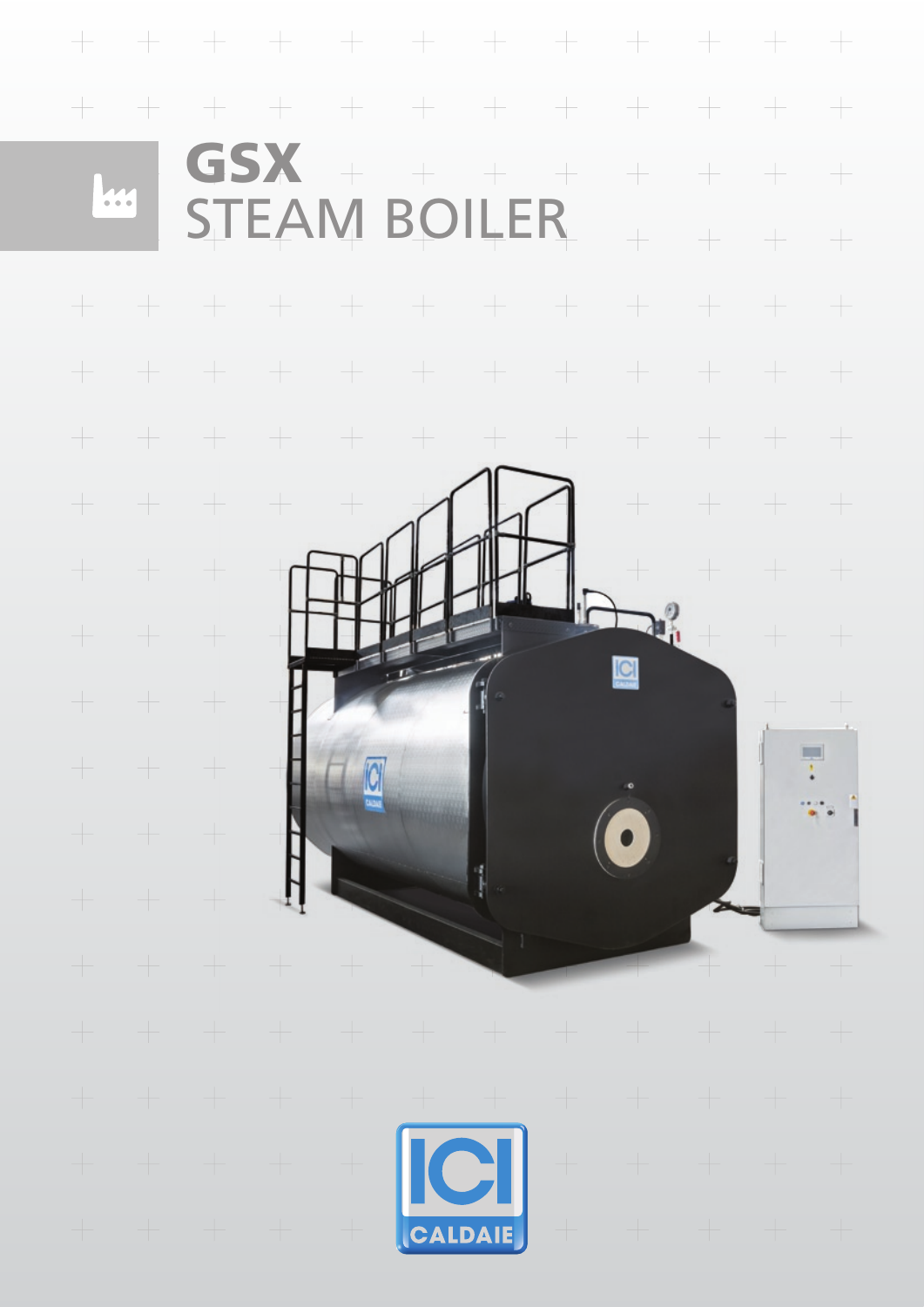# GLOBAL SECURITY SYSTEM



Comprehensive security system, designed and built to ensure the overall operation safety of steam generators, in line with the new CE directive concerning the conduction without supervisor for 72 continuous hours. Supplied system, (EC certificate by Notified Body as a whole in accordance with the European Directive 97/23/EC), consists of an equipment series electrically and hydraulically assembled and tested at our establishment, and more specifically:

- auto controlled security level;
- pressure security unit;
- salinity control unit (tds);
- automatic sludge removal unit;
- high level safety probe;
- boiler control panel.

### High quality standards

The unit is made with materials and procedures in compliance with the regulations in force, together with the procedures laid down in the Corporate Quality System in relation to checks on acceptance of materials, during production and final tests; in particular, the following are carried out:

- sheet metal ultrasound check:
- statistical radiographic check on welds;
- hydraulic test under pressure;
- safety valve calibration check;
- steam generator functionality check.



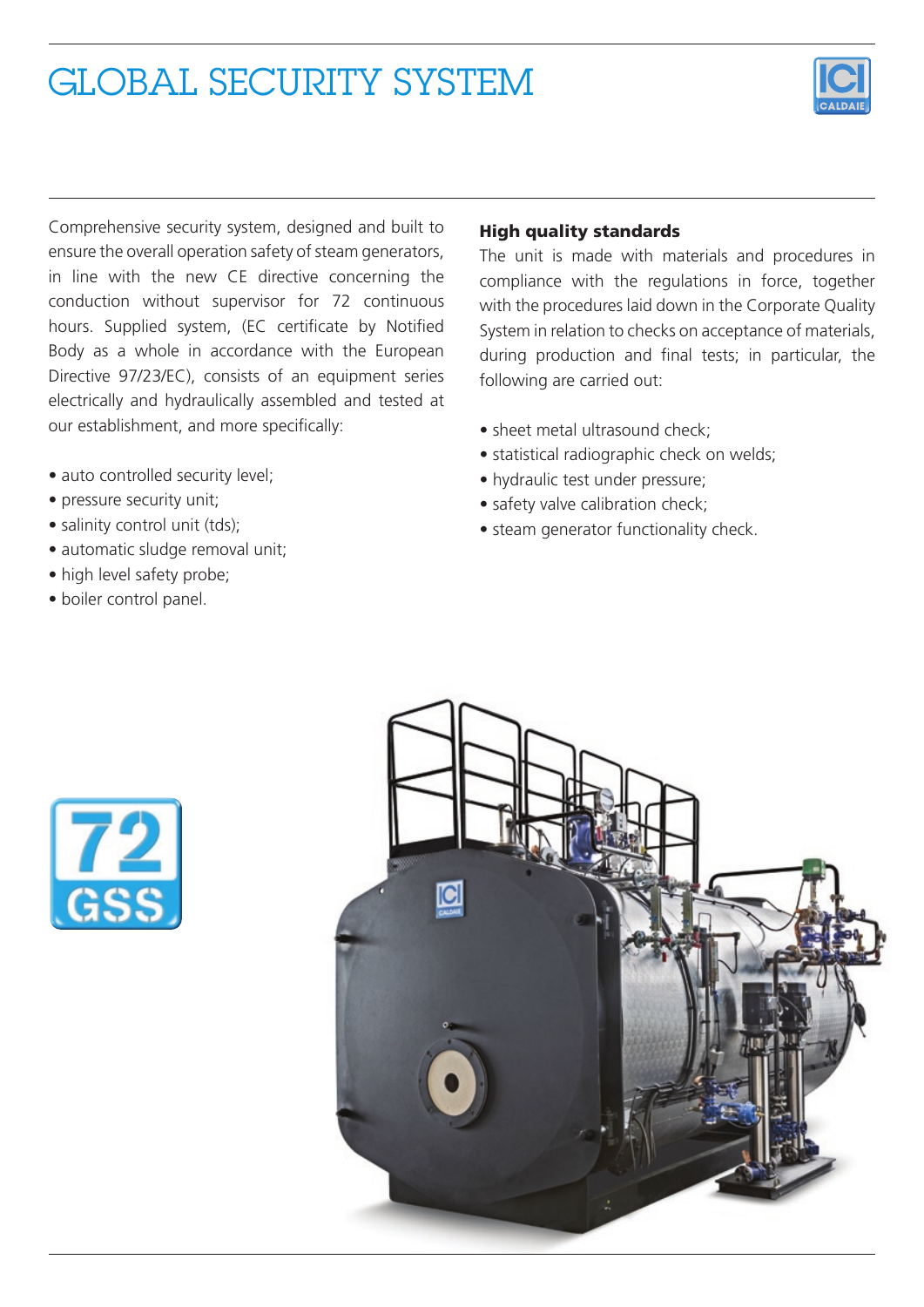# LOW POWER, HIGH PERFORMANCE

The GSX is a three pass, wetback steam boiler. It is a compact single block unit, featuring excellent efficiency and advanced technical solutions, designed and built to ensure maximum reliability and durability, considering the industrial use for which it is mainly intended.

The construction features high water volume and high energy content, a characteristic that allows you to make variable steam withdrawals with uneven loads. The vapour quality is very high thanks to special technical measures adopted to prevent trailing of water droplets at steam collection.

The combustion chamber, completely designed and built internally, was created so as to obtain very low volumetric thermal loads to meet the most stringent European standards in terms of harmful emissions into the atmosphere (NOx). The flue gas channels were designed and sized to ensure a high coefficient of heat exchange, in order to achieve high combustion efficiency.



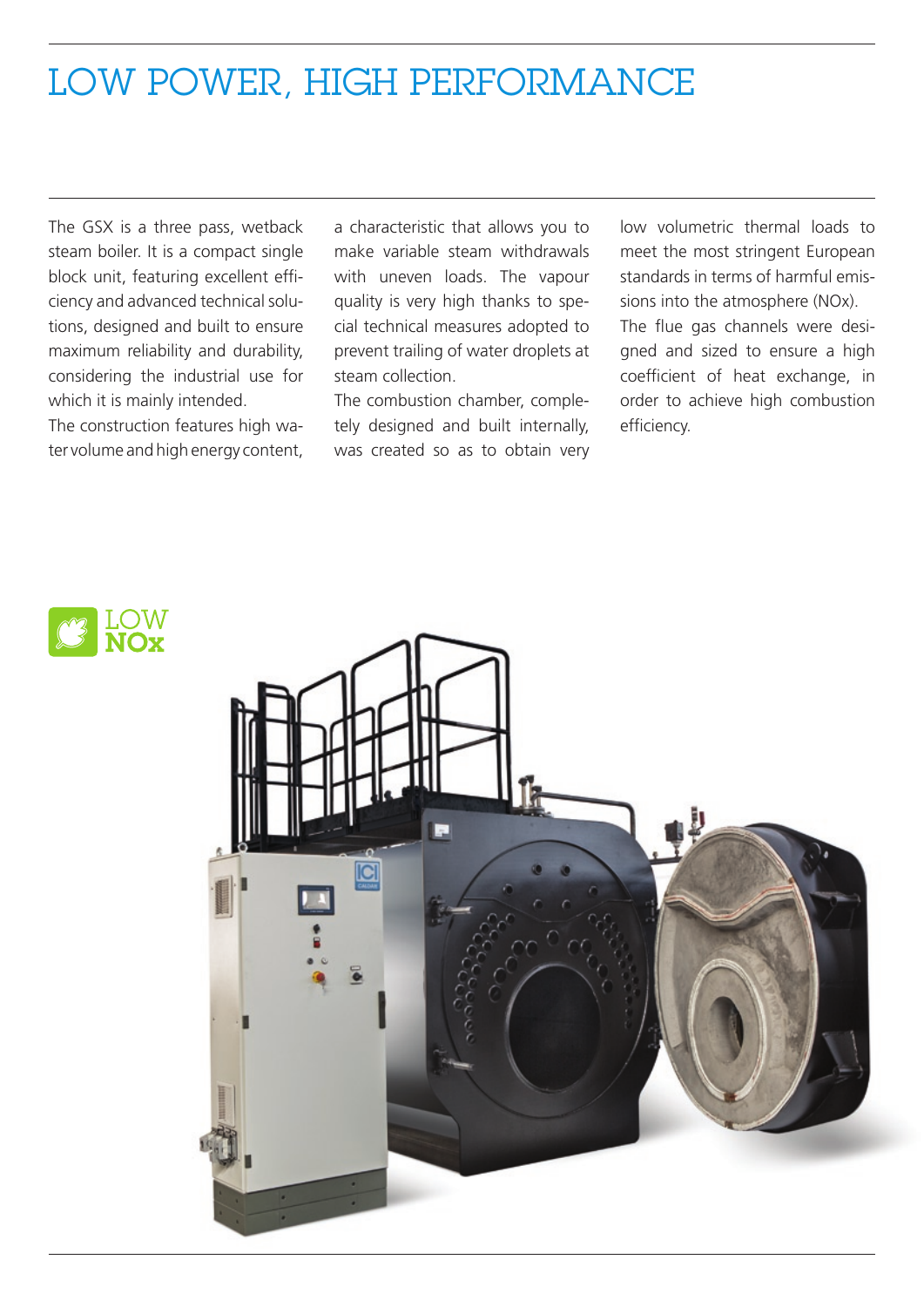# **BENEFITS**



**• High performance and low NOx emissions starting from minimum capacity**

Starting from the low power available (350kg/h), the GSX steam generator ensures optimal environmental efficiency.

**• High ef�ciency and large heat exchange surfaces**

Very high energy efficiency thanks to the large heat exchange surfaces that ensure maximum efficiency values in all operating conditions.

#### **• Low thermal load**

Low NOx emissions in accordance with the most stringent national and international regulations, through the use of a very low volumetric thermal load of the combustion chamber featuring a specially designed structure for the best combination with burners with low emissions of pollutants.

#### **• High water content**

Maximum operating flexibility with varying loads thanks to the high water content.

#### **• Rear smoke box**

totally fully integrated in the boiler and completely insulated to minimize heat losses and surface temperature, in order to increase efficiency and user's safety. The economizer can be integrated inside.

#### **• Reliability and durability over time**

Maximum reliability and durability guaranteed by the specific design with low surface thermal loads.

### **• Constant supply of steam quantity**

The generator meets every need, even at peak demand time, thanks to the generously sized steam chamber.

### **• Ef�ciency at all costs**

Integrated solutions for performance improvement thanks to flue gas recovery systems specially designed and integrated within the generator structure.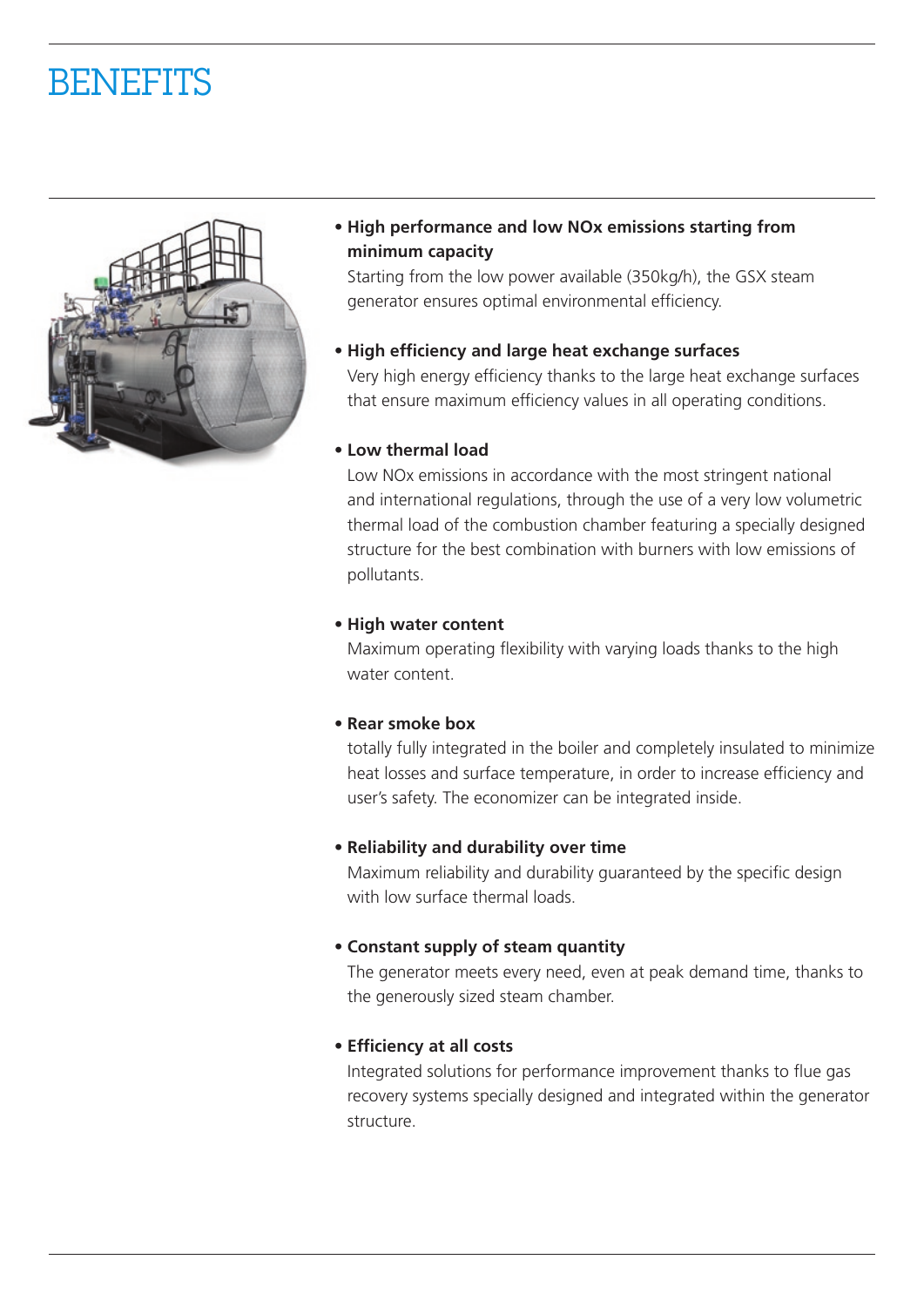## MODELS AND POWER

Steam production 350 ÷ 5000 kg/h

Design pressure 12 bar - 15 bar



| <b>MODEL</b> | H    | H1   | H <sub>4</sub> |      | L <sub>2</sub> | P    | P <sub>2</sub> | P6      | Øb  | Øc  | N <sub>1</sub> | N <sub>2</sub> | N1/N2 | N <sub>3</sub>           | N <sub>4</sub> | N <sub>5</sub> | N <sub>6</sub> | N <sub>7</sub> | N <sub>8</sub> | N <sub>9</sub>                                                        | N <sub>10</sub> | N <sub>11</sub> |
|--------------|------|------|----------------|------|----------------|------|----------------|---------|-----|-----|----------------|----------------|-------|--------------------------|----------------|----------------|----------------|----------------|----------------|-----------------------------------------------------------------------|-----------------|-----------------|
|              | mm   | mm   | mm             | mm   | mm             | mm   | mm             | mm      | mm  | mm  | DN/in          | DN/in          | PN    |                          |                |                |                |                |                | DN/in   DN/in   DN/in   DN/in   DN/in   DN/in   DN/in   DN/in   DN/in |                 |                 |
| GSX 350      | 2190 | 1720 | 1780           | 1850 | 1100           | 2104 | 1504           | 280-330 | 180 | 250 | 32             | 1"1/4          | 16    |                          | 32             | 25             | 1/2''          | 1/2'           | 50             | 100                                                                   | 40              | 125             |
| GSX 500      | 2190 | 1720 | 1780           | 1850 | 1100           | 2104 | 1504           | 280-330 | 225 | 250 | 32             | 1"1/4          | 16    |                          | 32             | 25             | 1/2''          | 1/2'           | 50             | 100                                                                   | 40              | 125             |
| GSX 650      | 2190 | 1720 | 1780           | 1850 | 1100           | 2604 | 2004           | 320-370 | 225 | 300 | 40             | 1"1/4          | 16    |                          | 32             | 25             | 1/2''          | 1/2''          | 50             | 100                                                                   | 40              | 125             |
| GSX 850      | 2520 | 2050 | 2110           | 2180 | 1300           | 2658 | 2008           | 320-370 | 280 | 300 | 40             | 1"1/4          | 16    |                          | 32             | 25             | 1/2''          | 1/2'           | 50             | 100                                                                   | 40              | 125             |
| GSX 1100     | 2520 | 2050 | 2110           | 2180 | 1400           | 3158 | 2508           | 350-400 | 280 | 350 | 50             | 1"1/4          | 16    |                          | 32             | 25             | 1/2''          | 1/2'           | 50             | 125                                                                   | 40              | 125             |
| GSX 1500     | 2610 | 2140 | 2200           | 2280 | 1400           | 3258 | 2508           | 350-400 | 280 | 350 | 50             | 1"1/4          | 16    |                          | 32             | 25             | 1/2''          | 1/2''          | 50             | 125                                                                   | 40              | 125             |
| GSX 2000     | 2610 | 2140 | 2200           | 2280 | 1400           | 3758 | 3008           | 370-420 | 320 | 400 | 65             | 1"1/4          | 16    |                          | 32             | 25             | 1/2''          | 1/2''          | 50             | 125                                                                   | 40              | 125             |
| GSX 2500     | 2680 | 2328 | 2388           | 2458 | 1500           | 3808 | 3008           | 420-470 | 360 | 450 | 80             | 1"1/4          | 16    |                          | 32             | 25             | 1/2''          | 1/2'           | 50             | 125                                                                   | 40              | 125             |
| GSX 3000     | 2680 | 2328 | 2388           | 2458 | 1500           | 4308 | 3508           | 420-470 | 360 | 450 | 80             | 1"1/4          | 16    |                          | 32             | 32             | 1/2''          | 1/2'           | 50             | 125                                                                   | 50              | 150             |
| GSX 3500     | 2680 | 2478 | 2538           | 2648 | 1600           | 4408 | 3508           | 480-530 | 360 | 500 | 80             | 1"1/4          | 16    |                          | 32             | 32             | 1/2''          | 1/2'           | 50             | 150                                                                   | 50              | 150             |
| GSX 4000     | 2680 | 2478 | 2538           | 2648 | 1600           | 4908 | 4008           | 480-530 | 400 | 550 | 100            | 1"1/4          | 16    | $\overline{\phantom{a}}$ | 32             | 32             | 1/2''          | 1/2'           | 50             | 150                                                                   | 50              | 150             |
| GSX 5000     | 2680 | 2650 | 2710           | 2820 | 1800           | 4908 | 4008           | 480-530 | 400 | 600 | 125            | 1"1/4          | 16    |                          | 32             | 32             | 1/2''          | 1/2'           | 50             | 150                                                                   | 50              | 150             |

| <b>MODEL</b> | $min-max$<br>work<br>pressure | $min-max$<br>work<br>pressure | <b>Effective</b><br>capacity | Flow<br>thermal | 100%<br>Efficiency<br>(ref C.O.P.) | Steam<br>production | Volume<br>level<br>H <sub>2</sub> O | <b>Total</b><br>volume<br>H <sub>2</sub> O | Fuel gas<br>pressure<br>drop | <b>Fuel consumption</b> | <b>Total</b>       |              |        |
|--------------|-------------------------------|-------------------------------|------------------------------|-----------------|------------------------------------|---------------------|-------------------------------------|--------------------------------------------|------------------------------|-------------------------|--------------------|--------------|--------|
|              |                               |                               |                              |                 |                                    |                     |                                     |                                            |                              | Gas                     | <b>Diesel fuel</b> | <b>Nafta</b> | weight |
|              | mod 12 bar                    | mod 15 bar                    |                              |                 |                                    |                     |                                     |                                            |                              |                         |                    |              |        |
|              | bar                           | bar                           | kW                           | kW              | $\%$                               | kg/h                |                                     |                                            | mbar                         | Nm3/h                   | kg/h               | kg/h         | kg     |
| GSX 350      | $8 - 11,5$                    | $12 - 14$                     | 238                          | 265             | 90                                 | 350                 | 1150                                | 1500                                       | 4,1                          | 27,1                    | 22,3               | 23,5         | 2550   |
| GSX 500      | $8 - 11,5$                    | $12 - 14$                     | 341                          | 379             | 90                                 | 500                 | 1150                                | 1500                                       | 4,7                          | 38,8                    | 31,9               | 33,6         | 2550   |
| GSX 650      | $8 - 11,5$                    | $12 - 14$                     | 443                          | 492             | 90                                 | 650                 | 1500                                | 1950                                       | 5,7                          | 50,4                    | 41,5               | 43,6         | 3315   |
| GSX 850      | $8 - 11,5$                    | $12 - 14$                     | 579                          | 644             | 90                                 | 850                 | 2500                                | 3250                                       | 5,0                          | 65,9                    | 54,3               | 57,1         | 5525   |
| GSX 1100     | $8 - 11,5$                    | $12 - 14$                     | 750                          | 833             | 90                                 | 1100                | 2953                                | 3946                                       | 6,0                          | 85,3                    | 70,2               | 73,8         | 5700   |
| GSX 1500     | $8 - 11,5$                    | $12 - 14$                     | 1022                         | 1136            | 90                                 | 1500                | 3326                                | 4234                                       | 7,0                          | 116,3                   | 95,8               | 100,7        | 6350   |
| GSX 2000     | $8 - 11,5$                    | $12 - 14$                     | 1363                         | 1514            | 90                                 | 2000                | 3840                                | 4860                                       | 9,1                          | 155,0                   | 127,7              | 134,2        | 7450   |
| GSX 2500     | $8 - 11,5$                    | $12 - 14$                     | 1703                         | 1893            | 90                                 | 2500                | 4460                                | 5800                                       | 9,0                          | 193,8                   | 159,6              | 167,8        | 8120   |
| GSX 3000     | $8 - 11,5$                    | $12 - 14$                     | 2044                         | 2271            | 90                                 | 3000                | 5070                                | 6600                                       | 10,2                         | 232,5                   | 191,5              | 201,4        | 9240   |
| GSX 3500     | $8 - 11,5$                    | $12 - 14$                     | 2385                         | 2650            | 90                                 | 3500                | 6800                                | 8000                                       | 9,8                          | 271,3                   | 223,4              | 234,9        | 13150  |
| GSX 4000     | $8 - 11,5$                    | $12 - 14$                     | 2726                         | 3028            | 90                                 | 4000                | 7290                                | 9800                                       | 11,2                         | 310,1                   | 255,3              | 268,5        | 13550  |
| GSX 5000     | $8 - 11,5$                    | $12 - 14$                     | 3407                         | 3786            | 90                                 | 5000                | 8840                                | 11500                                      | 11,1                         | 387,6                   | 319,2              | 335,6        | 14950  |